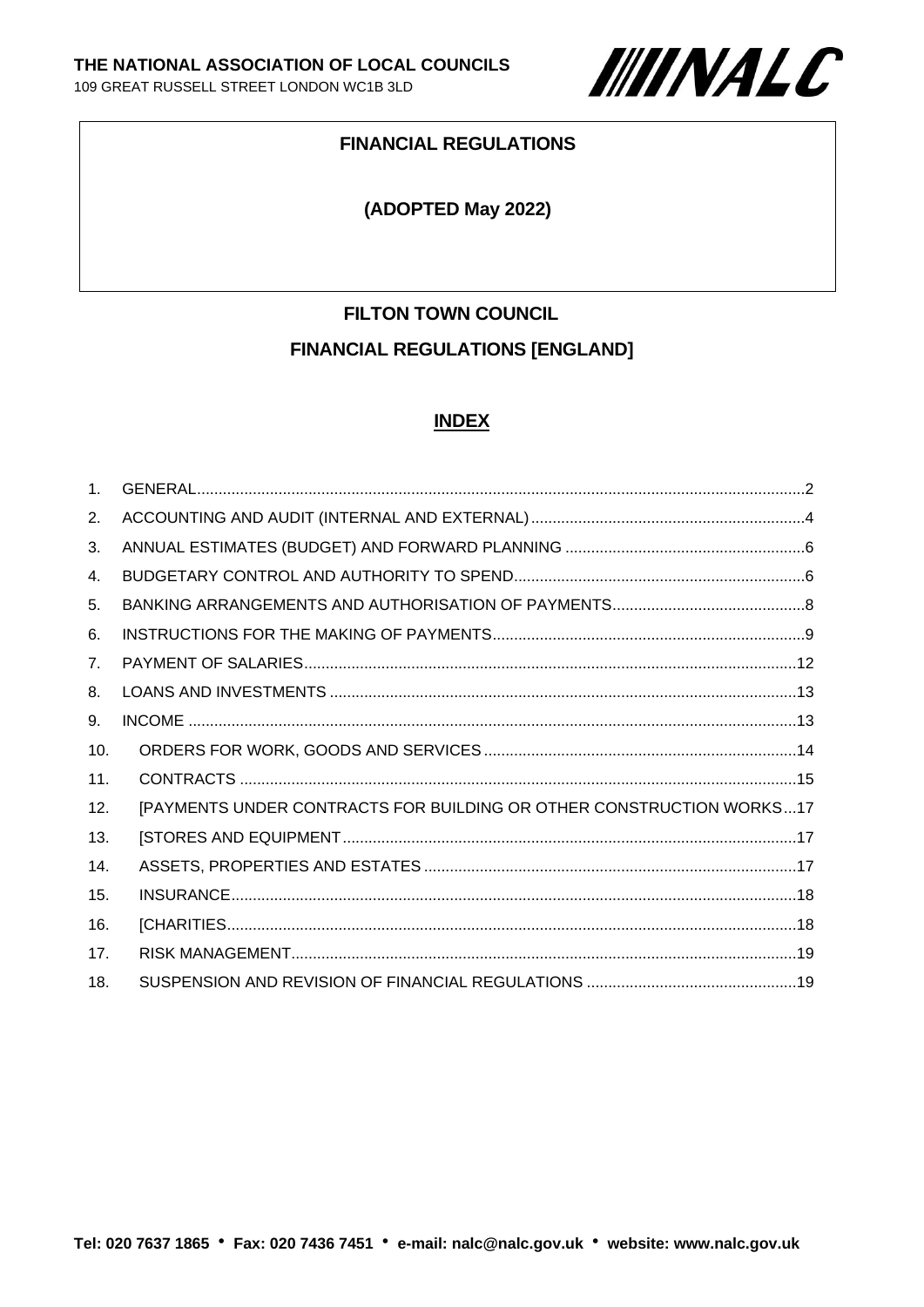These Financial Regulations were adopted by the Council at its Meeting held on  $14<sup>TH</sup>$  MAY 2019

## <span id="page-1-0"></span>**1. GENERAL**

- 1.1. These financial regulations govern the conduct of financial management by the council and may only be amended or varied by resolution of the council. Financial regulations are one of the council's three governing policy documents providing procedural guidance for members and officers. Financial regulations must be observed in conjunction with the council's standing orders<sup>1</sup> and any individual financial regulations relating to contracts.
- 1.2. The council is responsible in law for ensuring that its financial management is adequate and effective and that the council has a sound system of internal control which facilitates the effective exercise of the council's functions, including arrangements for the management of risk.
- 1.3. The council's accounting control systems must include measures:
	- for the timely production of accounts;
	- that provide for the safe and efficient safeguarding of public money;
	- to prevent and detect inaccuracy and fraud; and
	- identifying the duties of officers.
- 1.4. These financial regulations demonstrate how the council meets these responsibilities and requirements.
- 1.5. At least once a year, prior to approving the Annual Governance Statement, the council must review the effectiveness of its system of internal control which shall be in accordance with proper practices.
- 1.6. Deliberate or wilful breach of these Regulations by an employee may give rise to disciplinary proceedings.
- 1.7. Members of Council are expected to follow the instructions within these Regulations and not to entice employees to breach them. Failure to follow instructions within these Regulations brings the office of councillor into disrepute.
- 1.8. The Clerk has been appointed as RFO for this council and these regulations will apply accordingly.
- 1.9. The RFO;

<sup>1</sup> Model standing orders for councils are available in Local Councils Explained © 2013 National Association of Local Councils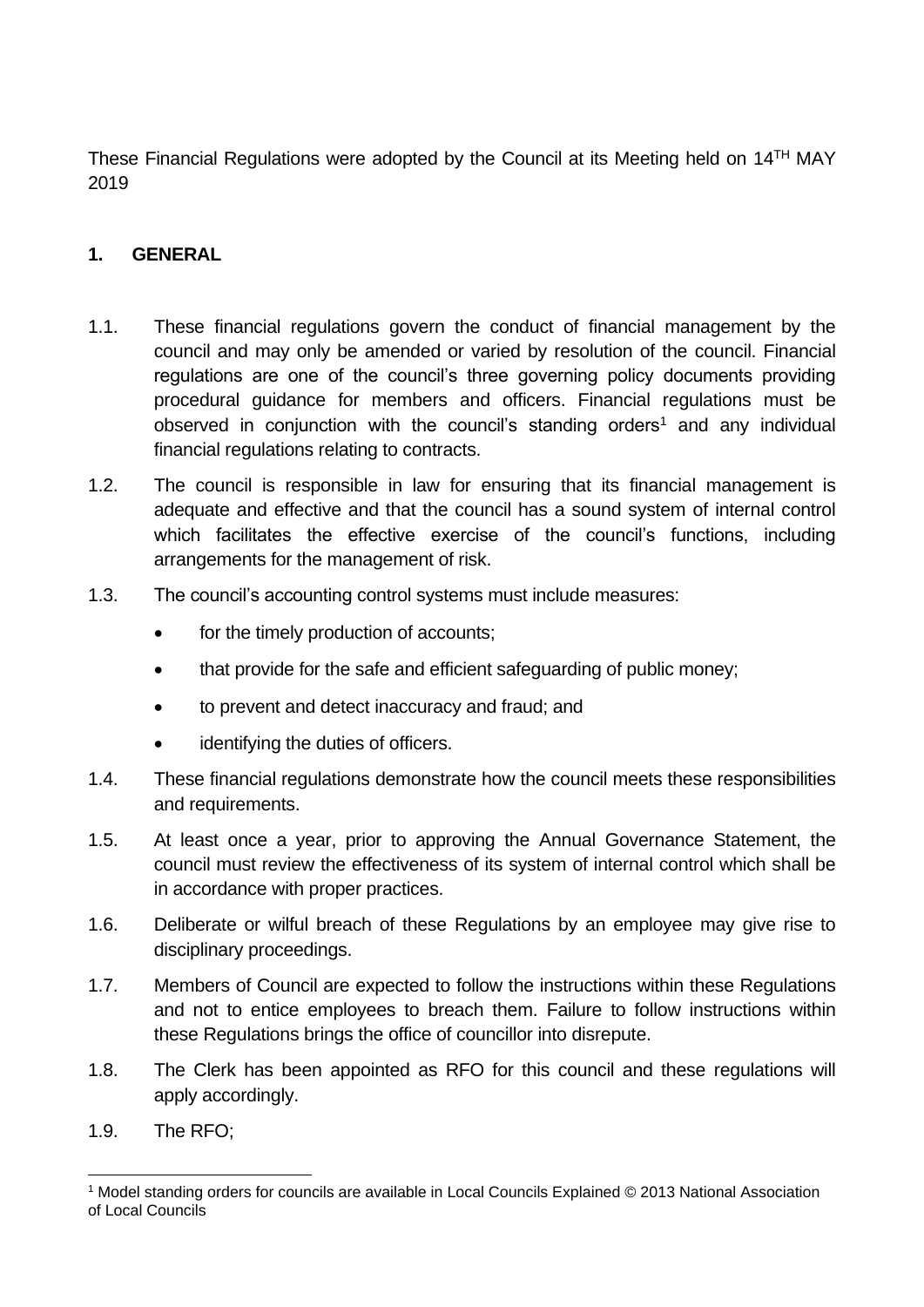- acts under the policy direction of the council;
- administers the council's financial affairs in accordance with all Acts, Regulations and proper practices;
- determines on behalf of the council its accounting records and accounting control systems;
- ensures the accounting control systems are observed;
- maintains the accounting records of the council up to date in accordance with proper practices;
- assists the council to secure economy, efficiency and effectiveness in the use of its resources; and
- produces financial management information as required by the council.
- 1.10. The accounting records determined by the RFO shall be sufficient to show and explain the council's transactions and to enable the RFO to ensure that any income and expenditure account and statement of balances, or record of receipts and payments and additional information, as the case may be, or management information prepared for the council from time to time comply with the Accounts and Audit Regulations.
- 1.11. The accounting records determined by the RFO shall in particular contain:
	- entries from day to day of all sums of money received and expended by the council and the matters to which the income and expenditure or receipts and payments account relate;
	- a record of the assets and liabilities of the council; and
	- wherever relevant, a record of the council's income and expenditure in relation to claims made, or to be made, for any contribution, grant or subsidy.
- 1.12. The accounting control systems determined by the RFO shall include:
	- procedures to ensure that the financial transactions of the council are recorded as soon as reasonably practicable and as accurately and reasonably as possible;
	- procedures to enable the prevention and detection of inaccuracies and fraud and the ability to reconstruct any lost records;
	- identification of the duties of officers dealing with financial transactions and division of responsibilities of those officers in relation to significant transactions;
	- procedures to ensure that uncollectable amounts, including any bad debts are not submitted to the council for approval to be written off except with the approval of the RFO and that the approvals are shown in the accounting records; and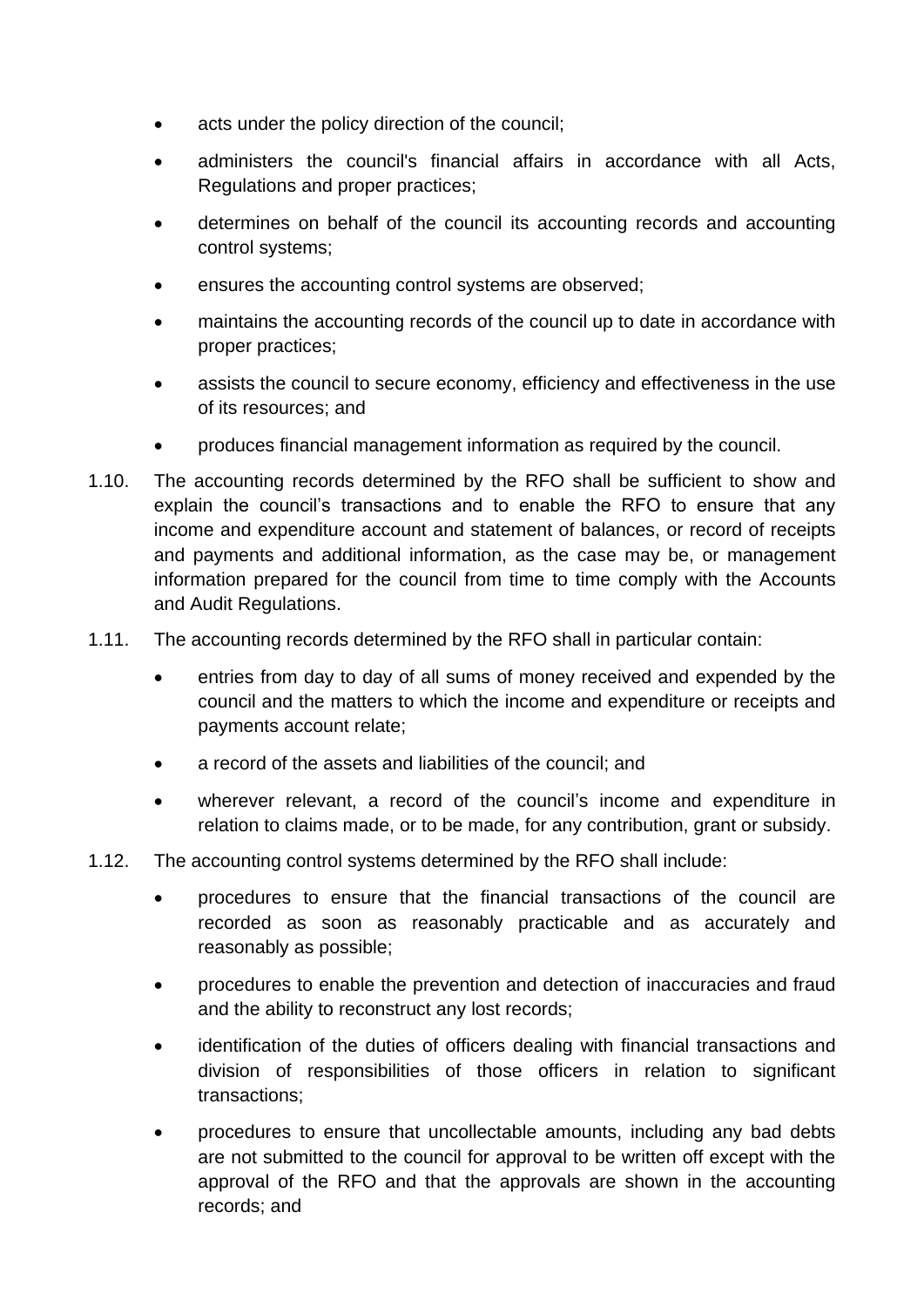- measures to ensure that risk is properly managed.
- 1.13. The council is not empowered by these Regulations or otherwise to delegate certain specified decisions. In particular any decision regarding:
	- setting the final budget or the precept (council tax requirement);
	- approving accounting statements;
	- approving an annual governance statement;
	- borrowing;
	- writing off bad debts:
	- declaring eligibility for the General Power of Competence; and
	- addressing recommendations in any report from the internal or external auditors,

shall be a matter for the full council only.

- 1.14. In addition the council must:
	- determine and keep under regular review the bank mandate for all council bank accounts;
	- approve any grant or a single commitment in excess of £5,000; and
	- in respect of the annual salary for any employee have regard to recommendations about annual salaries of employees made by the relevant committee in accordance with its terms of reference.
- 1.15. In these financial regulations, references to the Accounts and Audit Regulations or 'the regulations' shall mean the regulations issued under the provisions of section 27 of the Audit Commission Act 1998, or any superseding legislation, and then in force unless otherwise specified.

In these financial regulations the term 'proper practice' or 'proper practices' shall refer to guidance issued in *Governance and Accountability for Local Councils - a Practitioners' Guide (England)* issued by the Joint Practitioners Advisory Group (JPAG), available from the websites of NALC and the Society for Local Council Clerks (SLCC).

## <span id="page-3-0"></span>**2. ACCOUNTING AND AUDIT (INTERNAL AND EXTERNAL)**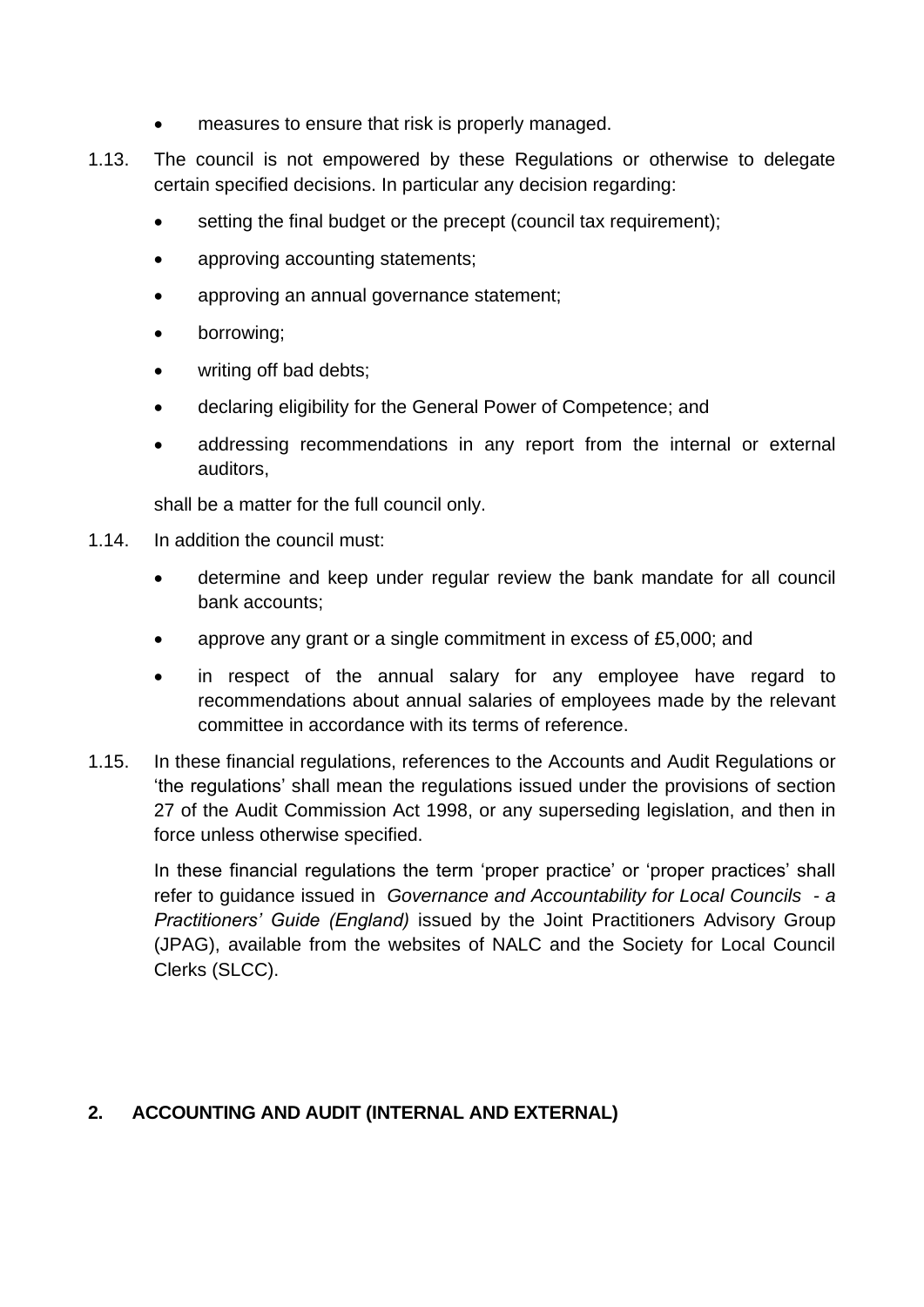- 2.1. All accounting procedures and financial records of the council shall be determined by the RFO in accordance with the Accounts and Audit Regulations, appropriate guidance and proper practices.
- 2.2. On a regular basis, at least once in each quarter, and at each financial year end, a member other than the Chairman [or a cheque signatory] shall be appointed to verify bank reconciliations (for all accounts) produced by the RFO. The member shall sign the reconciliations and the original bank statements (or similar document) as evidence of verification. This activity shall on conclusion be reported, including any exceptions, to and noted by the council [Finance Committee].
- 2.3. The RFO shall complete the annual statement of accounts, annual report, and any related documents of the council contained in the Annual Return (as specified in proper practices) as soon as practicable after the end of the financial year and having certified the accounts shall submit them and report thereon to the council within the timescales set by the Accounts and Audit Regulations.
- 2.4. The council shall ensure that there is an adequate and effective system of internal audit of its accounting records, and of its system of internal control in accordance with proper practices. Any officer or member of the council shall make available such documents and records as appear to the council to be necessary for the purpose of the audit and shall, as directed by the council, supply the RFO, internal auditor, or external auditor with such information and explanation as the council considers necessary for that purpose.
- 2.5. The internal auditor shall be appointed by and shall carry out the work in relation to internal controls required by the council in accordance with proper practices.
- 2.6. The internal auditor shall:
	- be competent and independent of the financial operations of the council;
	- report to council in writing, or in person, on a regular basis with a minimum of one annual written report during each financial year;
	- to demonstrate competence, objectivity and independence, be free from any actual or perceived conflicts of interest, including those arising from family relationships; and
	- have no involvement in the financial decision making, management or control of the council.
- 2.7. Internal or external auditors may not under any circumstances:
	- perform any operational duties for the council;
	- initiate or approve accounting transactions; or
	- direct the activities of any council employee, except to the extent that such employees have been appropriately assigned to assist the internal auditor.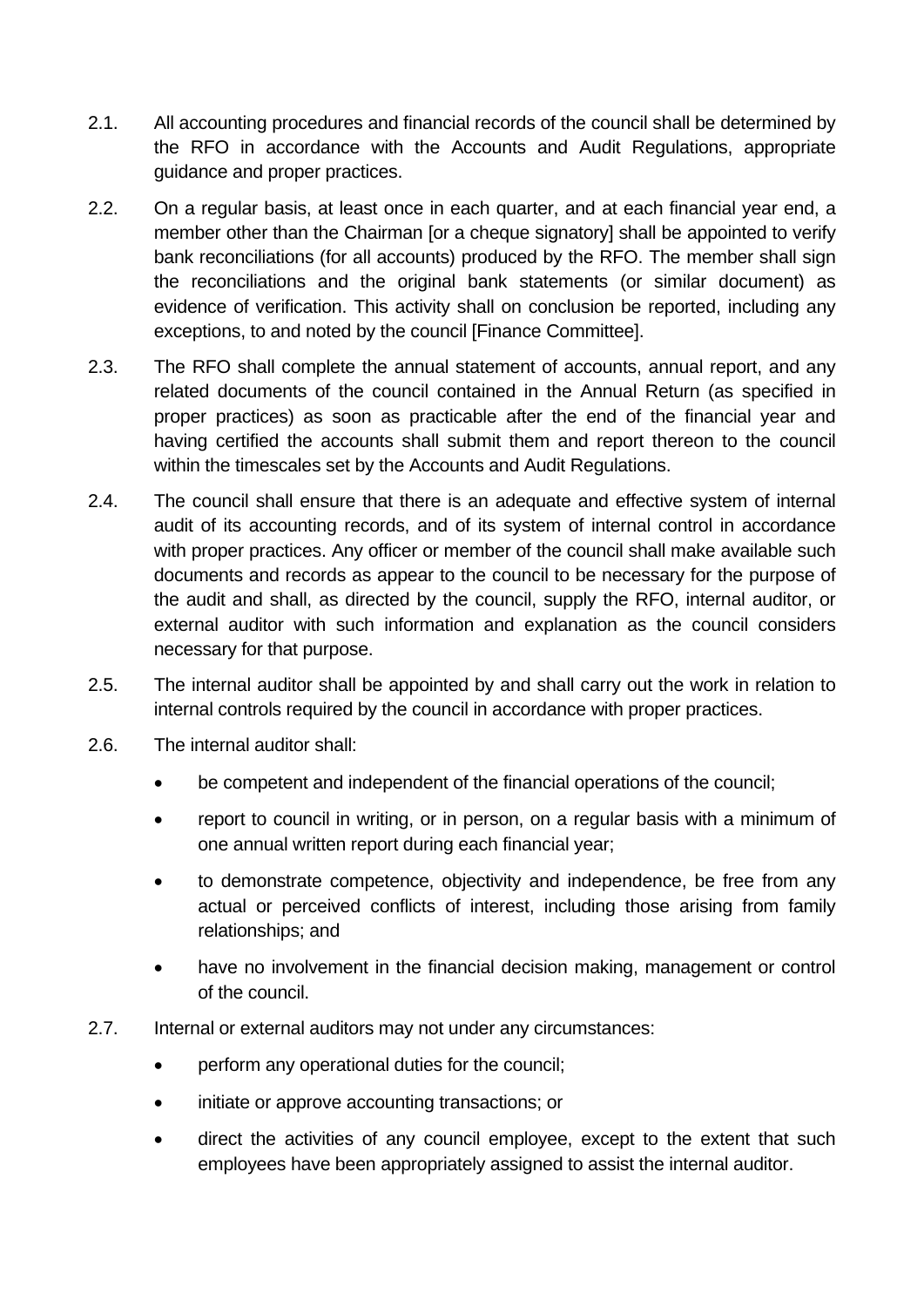- 2.8. For the avoidance of doubt, in relation to internal audit the terms 'independent' and 'independence' shall have the same meaning as is described in proper practices.
- 2.9. The RFO shall make arrangements for the exercise of electors' rights in relation to the accounts including the opportunity to inspect the accounts, books, and vouchers and display or publish any notices and statements of account required by Audit Commission Act 1998, or any superseding legislation, and the Accounts and Audit Regulations.
- 2.10. The RFO shall, without undue delay, bring to the attention of all councillors any correspondence or report from internal or external auditors.

# <span id="page-5-0"></span>**3. ANNUAL ESTIMATES (BUDGET) AND FORWARD PLANNING**

- 3.1. [Each committee (if any) shall review its three year forecast of revenue and capital receipts and payments. Having regard to the forecast, it shall thereafter formulate and submit proposals for the following financial year to the council not later than the end of [November] each year including any proposals for revising the forecast].
- 3.2. The RFO must each year, by no later than November prepare detailed estimates of all receipts and payments including the use of reserves and all sources of funding for the following financial year in the form of a budget to be considered by the [relevant committee and the] council.
- 3.3. The council shall consider annual budget proposals in relation to the council's three year forecast of revenue and capital receipts and payments including recommendations for the use of reserves and sources of funding and update the forecast accordingly.
- 3.4. The council shall fix the precept (council tax requirement), and relevant basic amount of council tax to be levied for the ensuing financial year not later than by the end of January each year. The RFO shall issue the precept to the billing authority and shall supply each member with a copy of the approved annual budget.
- 3.5. The approved annual budget shall form the basis of financial control for the ensuing year.

## <span id="page-5-1"></span>**4. BUDGETARY CONTROL AND AUTHORITY TO SPEND**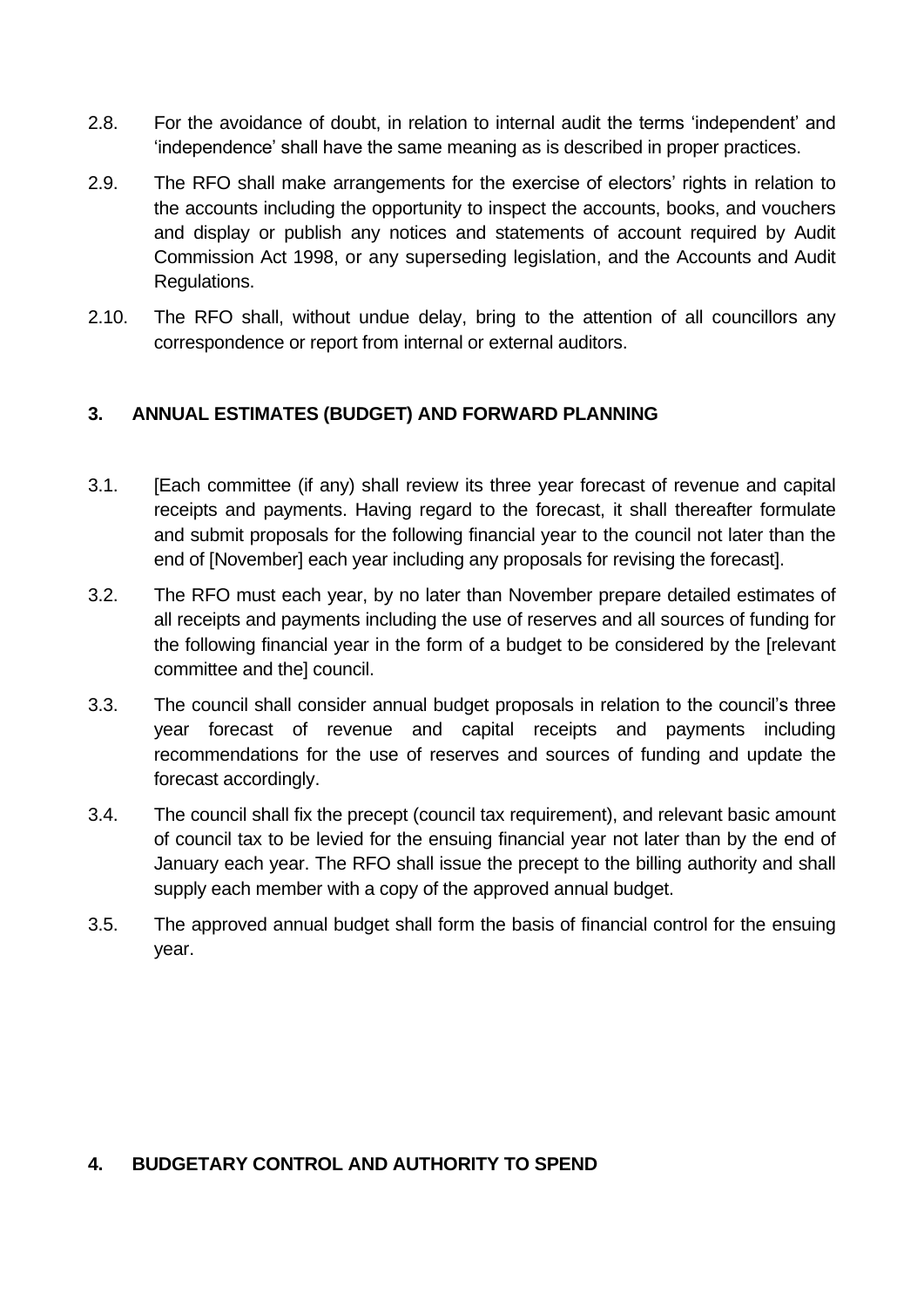- 4.1. Expenditure on revenue items may be authorised up to the amounts included for that class of expenditure in the approved budget. This authority is to be determined by:
	- the council for all items over [£5,000];
	- a duly delegated committee of the council for items over [£500]; or
	- the Clerk, in conjunction with Chairman of Council or Chairman of the appropriate committee, for any items below **[£5000].**

Such authority is to be evidenced by a minute or by an authorisation slip duly signed by the Clerk, and where necessary also by the appropriate Chairman.

Contracts may not be disaggregated to avoid controls imposed by these regulations.

- 4.2. No expenditure may be authorised that will exceed the amount provided in the revenue budget for that class of expenditure other than by resolution of the council, or duly delegated committee. During the budget year and with the approval of council having considered fully the implications for public services, unspent and available amounts may be moved to other budget headings or to an earmarked reserve as appropriate ('virement').
- 4.3. Unspent provisions in the revenue or capital budgets for completed projects shall not be carried forward to a subsequent year.
- 4.4. The salary budgets are to be reviewed at least annually in [October] for the following financial year and such review shall be evidenced by a hard copy schedule signed by the Clerk and the Chairman of Council or relevant committee. The RFO will inform committees of any changes impacting on their budget requirement for the coming year in good time.
- 4.5. In cases of extreme risk to the delivery of council services, the clerk may authorise revenue expenditure on behalf of the council which in the clerk's judgement it is necessary to carry out. Such expenditure includes repair, replacement or other work, whether or not there is any budgetary provision for the expenditure, subject to a limit of [£5000]. The Clerk shall report such action to the chairman as soon as possible and to the council as soon as practicable thereafter.
- 4.6. No expenditure shall be authorised in relation to any capital project and no contract entered into or tender accepted involving capital expenditure unless the council is satisfied that the necessary funds are available and the requisite borrowing approval has been obtained.
- 4.7. All capital works shall be administered in accordance with the council's standing orders and financial regulations relating to contracts.
- 4.8. The RFO shall regularly provide the council with a statement of receipts and payments to date under each head of the budgets, comparing actual expenditure to the appropriate date against that planned as shown in the budget. These statements are to be prepared at least at the end of each financial quarter and shall show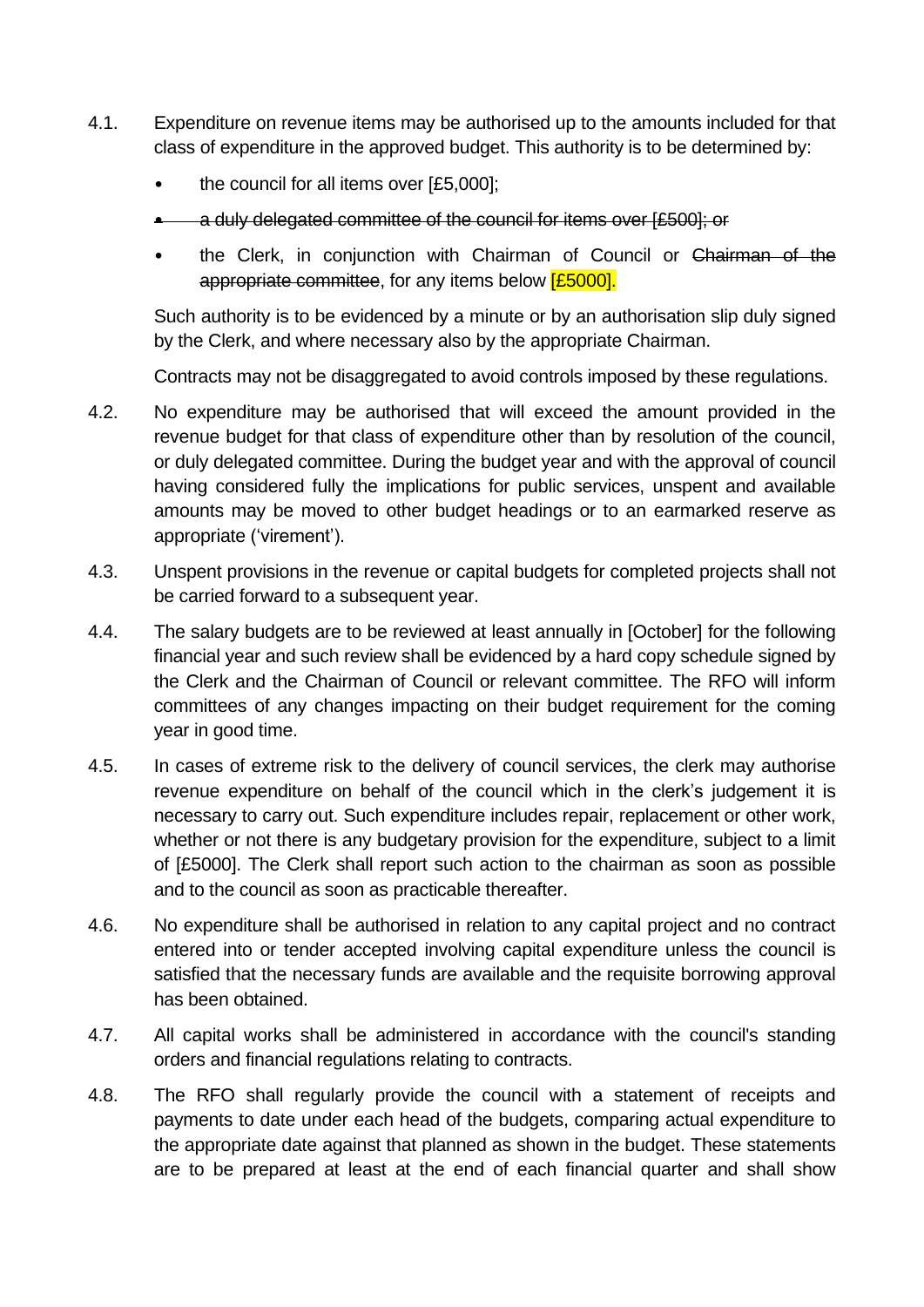explanations of material variances. For this purpose "material" shall be in excess of [£100] or [15%] of the budget.

- 4.9. Changes in earmarked reserves shall be approved by council as part of the budgetary control process.
- 4.10. Managers delegated authority to spend should not exceed £500 per order. Any orders exceeding £500 will require further authority from the Town Clerk/RFO

# <span id="page-7-0"></span>**5. BANKING ARRANGEMENTS AND AUTHORISATION OF PAYMENTS**

- **6.**
- 6.1. The council's banking arrangements, including the bank mandate, shall be made by the RFO and approved by the council; banking arrangements may not be delegated to a committee. They shall be regularly reviewed for safety and efficiency.
- 6.2. The RFO shall prepare a schedule of payments for information, forming part of the Agenda for the Meeting and, together with the relevant invoices, present the schedule to council or finance committee. The council / committee shall review the schedule for compliance and, having satisfied itself shall note payment. The schedule shall be initialed by the Chair of the Meeting. A detailed list of all payments shall be disclosed within or as an attachment to the minutes of the meeting at which payment was presented. Personal payments (including salaries, wages, expenses and any payment made in relation to the termination of a contract of employment) may be summarised to remove public access to any personal information.
- 6.3. All invoices for payment shall be examined, verified and certified by the RFO to confirm that the work, goods or services to which each invoice relates has been received, carried out, examined and represents expenditure previously noted by the council.
- 6.4. The RFO shall examine invoices for arithmetical accuracy and analyse them to the appropriate expenditure heading. The RFO shall take all steps to pay all invoices submitted, and which are in order, at the next available council [or Finance Committee] meeting.
- 6.5. The Clerk and RFO shall have delegated authority to authorise the payment of items only in the following circumstances:
	- a) If a payment is necessary to avoid a charge to interest under the Late Payment of Commercial Debts (Interest) Act 1998, and the due date for payment is before the next scheduled Meeting of council, where the Clerk and RFO certify that there is no dispute or other reason to delay payment, provided that a list of such payments shall be submitted to the next appropriate meeting of council [or finance committee];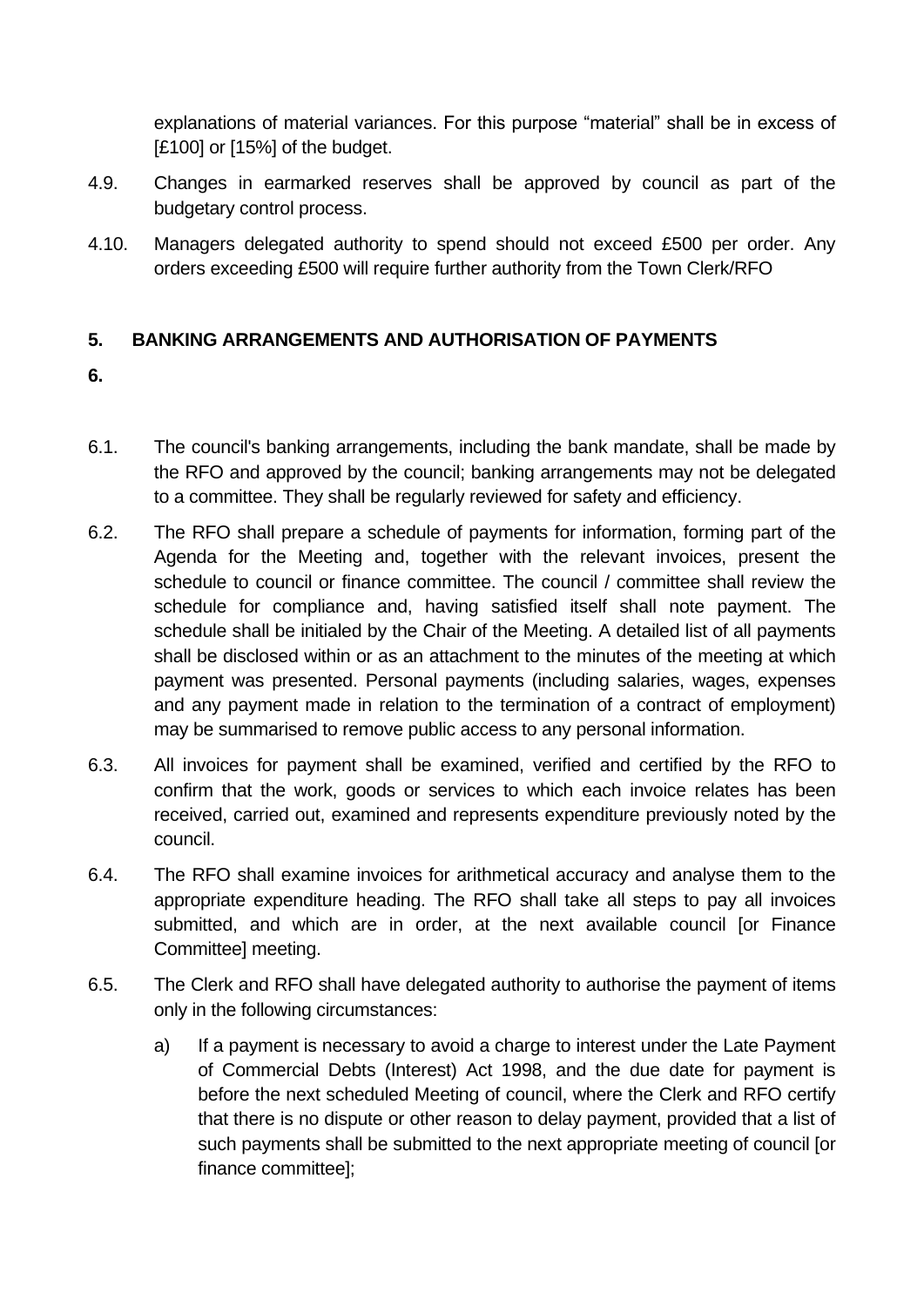- b) An expenditure item authorised under 5.6 below (continuing contracts and obligations) provided that a list of such payments shall be submitted to the next appropriate meeting of council [or finance committee]; or
- c) fund transfers within the councils banking arrangements up to the sum of [£100,000], provided that a list of such payments shall be submitted to the next appropriate meeting of council [or finance committee].
- 6.6. For each financial year the Clerk and RFO shall draw up a list of due payments which arise on a regular basis as the result of a continuing contract, statutory duty, or obligation (such as but not exclusively) Salaries, PAYE and NI, Superannuation Fund and regular maintenance contracts and the like for which council [,or a duly authorised committee,] may authorise payment for the year provided that the requirements of regulation 4.1 (Budgetary Controls) are adhered to, provided also that a list of such payments shall be submitted to the next appropriate meeting of council [or Finance Committee].
- 6.7. A record of regular payments made under 5.6 above shall be drawn up and be signed by two members on each and every occasion when payment is authorised thus controlling the risk of duplicated payments being authorised and / or made.
- 6.8. In respect of grants a duly authorised committee shall approve expenditure within any limits set by council and in accordance with any policy statement approved by council. Any Revenue or Capital Grant in excess of £5,000 shall before payment, be subject to ratification by resolution of the council.
- 6.9. Members are subject to the Code of Conduct that has been adopted by the council and shall comply with the Code and Standing Orders when a decision to authorise or instruct payment is made in respect of a matter in which they have a disclosable pecuniary or other interest, unless a dispensation has been granted.
- 6.10. The council will aim to rotate the duties of members in these Regulations so that onerous duties are shared out as evenly as possible over time.
- 6.11. Any changes in the recorded details of suppliers, such as bank account records, shall be approved in writing by a Member.

# <span id="page-8-0"></span>**7. INSTRUCTIONS FOR THE MAKING OF PAYMENTS**

- 7.1. The council will make safe and efficient arrangements for the making of its payments.
- 7.2. Following authorisation under Financial Regulation 5 above, the council, a duly delegated committee or, if so delegated, the Clerk or RFO shall give instruction that a payment shall be made.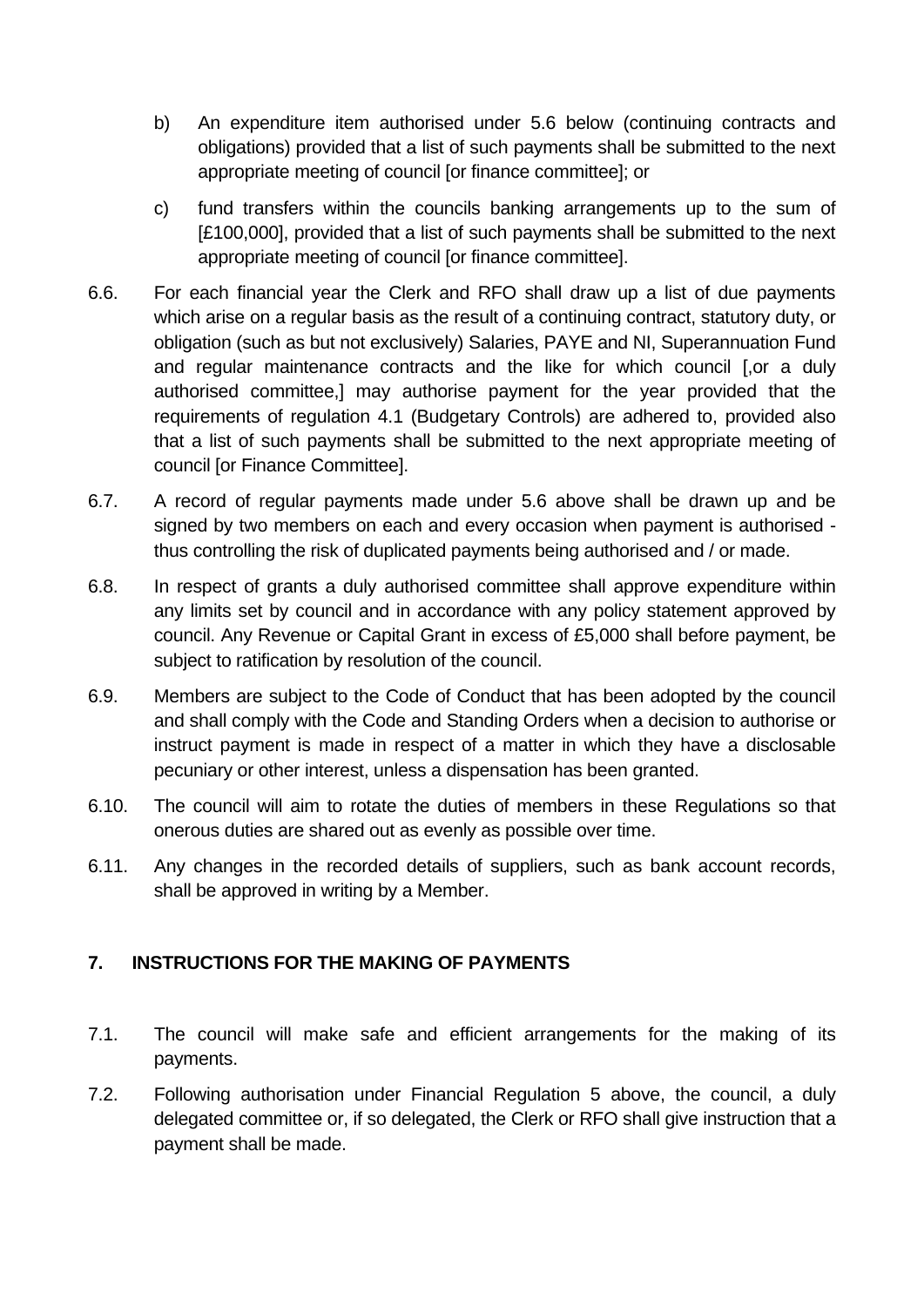- 7.3. All payments shall be effected by cheque or other instructions to the council's bankers, or otherwise, in accordance with a resolution of council [or duly delegated committee].
- 7.4. Cheques or orders for payment drawn on the bank account in accordance with the schedule as presented to council or committee shall be signed by two member[s] of council ,and countersigned by one officer, in accordance with a resolution instructing that payment. A member who is a bank signatory, having a connection by virtue of family or business relationships with the beneficiary of a payment, should not, under normal circumstances, be a signatory to the payment in question.
- 7.5. To indicate agreement of the details shown on the cheque or order for payment with the counterfoil and the invoice or similar documentation, the signatories shall each also initial the cheque counterfoil.
- 7.6. Cheques or orders for payment shall not normally be presented for signature other than at a council or committee meeting (including immediately before or after such a meeting). Any signatures obtained away from such meetings shall be reported to the council [or Finance Committee] at the next convenient meeting.
- 7.7. If thought appropriate by the council, payment for utility supplies (energy, telephone and water) and any National Non-Domestic Rates may be made by variable direct debit provided that the instructions are signed by two members and any payments are reported to council as made. The approval of the use of a variable direct debit shall be renewed by resolution of the council at least every two years.
- 7.8. If thought appropriate by the council, payment for certain items (principally salaries) may be made by banker's standing order provided that the instructions are signed, or otherwise evidenced by two members are retained and any payments are reported to council as made. The approval of the use of a banker's standing order shall be renewed by resolution of the council at least every two years.
- 7.9. If thought appropriate by the council, payment for certain items may be made by BACS or CHAPS methods provided that the instructions for each payment are signed, or otherwise evidenced, by two authorised bank signatories, are retained and any payments are reported to council as made. The approval of the use of BACS or CHAPS shall be renewed by resolution of the council at least every two years.
- 7.10. If thought appropriate by the council payment for certain items may be made by internet banking transfer provided evidence is retained showing which members approved the payment.
- 7.11. Where a computer requires use of a personal identification number (PIN) or other password(s), for access to the council's records on that computer, a note shall be made of the PIN and Passwords and shall be handed to and retained by the Chairman of Council in a sealed dated envelope. This envelope may not be opened other than in the presence of two other councillors. After the envelope has been opened, in any circumstances, the PIN and / or passwords shall be changed as soon as practicable. The fact that the sealed envelope has been opened, in whatever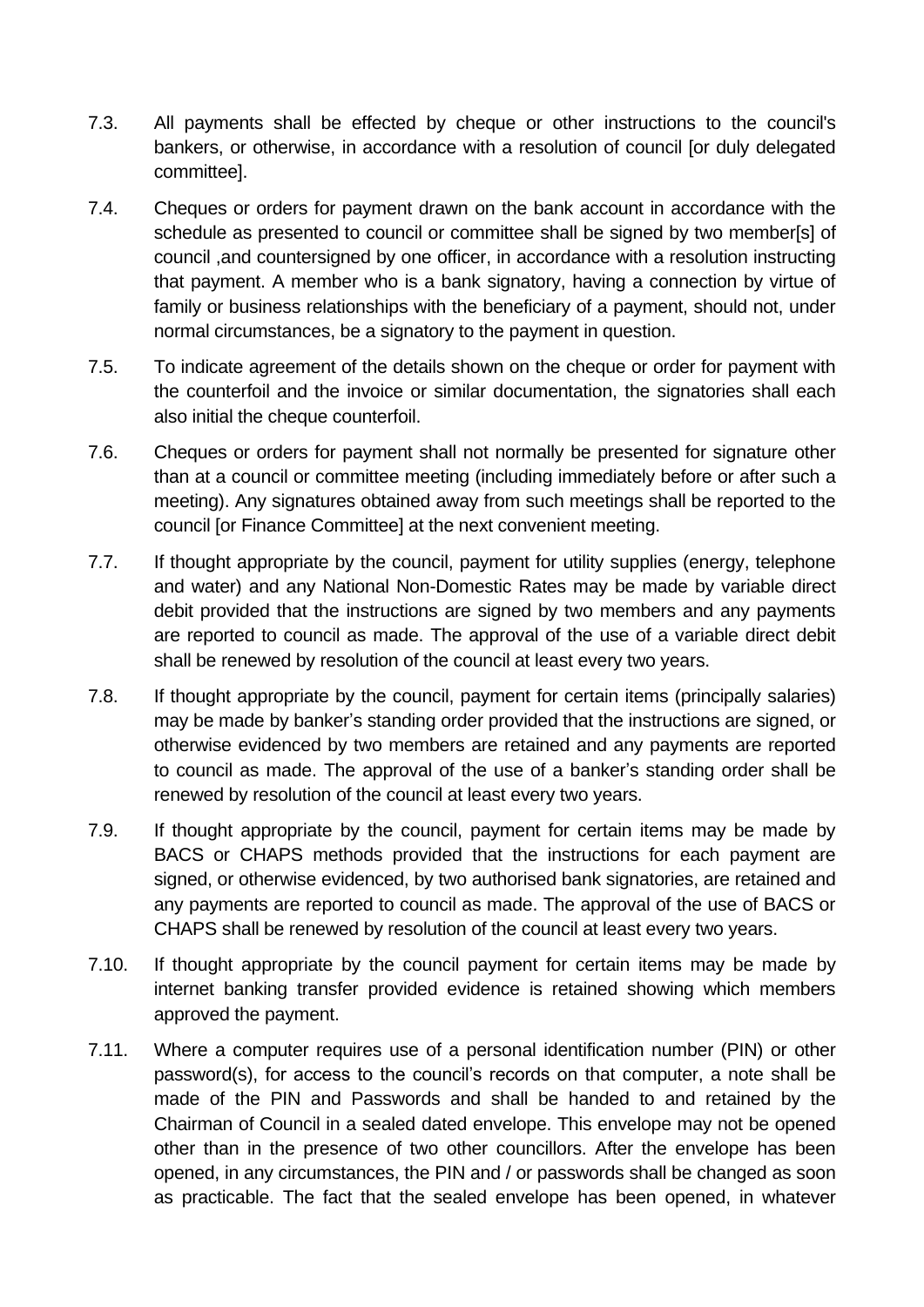circumstances, shall be reported to all members immediately and formally to the next available meeting of the council. This will not be required for a member's personal computer used only for remote authorisation of bank payments.

- 7.12. No employee or councillor shall disclose any PIN or password, relevant to the working of the council or its bank accounts, to any person not authorised in writing by the council or a duly delegated committee.
- 7.13. Regular back-up copies of the records on any computer shall be made and shall be stored securely away from the computer in question, and preferably off site.
- 7.14. The council, and any members using computers for the council's financial business, shall ensure that anti-virus, anti-spyware and firewall software with automatic updates, together with a high level of security, is used.
- 7.15. Where internet banking arrangements are made with any bank, the Clerk [RFO] shall be appointed as the Service Administrator. The bank mandate approved by the council shall identify a number of councillors who will be authorised to approve transactions on those accounts. The bank mandate will state clearly the amounts of payments that can be instructed by the use of the Service Administrator alone, or by the Service Administrator with a stated number of approvals.
- 7.16. Access to any internet banking accounts will be directly to the access page (which may be saved under "favourites"), and not through a search engine or e-mail link. Remembered or saved passwords facilities must not be used on any computer used for council banking work. Breach of this Regulation will be treated as a very serious matter under these regulations.
- 7.17. Changes to account details for suppliers, which are used for internet banking may only be changed on written hard copy notification by the supplier and supported by hard copy authority for change signed by the Clerk. A programme of regular checks of standing data with suppliers will be followed.
- 7.18. Any Debit Card issued for use will be specifically restricted to the Clerk and RFO and will also be restricted to a single transaction maximum value of £1000 unless authorised by council or finance committee in writing before any order is placed.
- 7.19. A pre-paid debit card may be issued to employees with varying limits. These limits will be set by the council [Finance Committee]. Transactions and purchases made will be reported to the [council] [relevant committee] and authority for topping-up shall be at the discretion of the [council] [relevant committee].
- 7.20. Any corporate credit card or trade card account opened by the council will be specifically restricted to use by the Clerk [and RFO] and shall be subject to automatic payment in full at each month-end. Personal credit or debit cards of members or staff shall not be used under any circumstances.
- 7.21. The Town Clerk/RFO may provide petty cash to officers for the purpose of defraying operational and other expenses. Vouchers for payments made shall be forwarded to the RFO with a claim for reimbursement.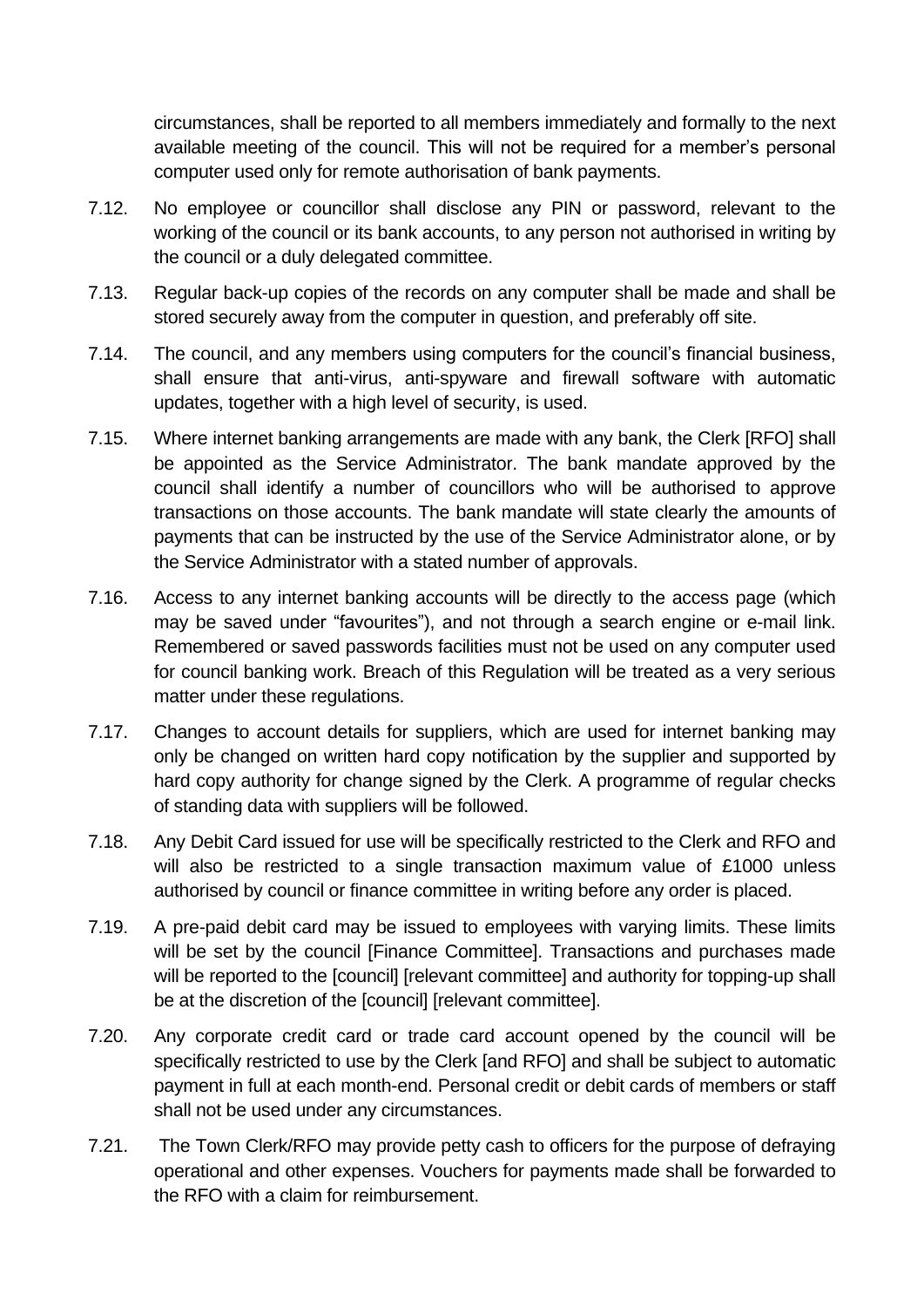- a) The RFO shall maintain a petty cash float of £200 for the purpose of defraying operational and other expenses. Vouchers for payments made from petty cash shall be kept to substantiate the payment.
- b) Income received must not be paid into the petty cash float but must be separately banked, as provided elsewhere in these regulations.
- c) Payments to maintain the petty cash float shall be shown separately on the schedule of payments presented to council under 5.2 above.]

# <span id="page-11-0"></span>**8. PAYMENT OF SALARIES**

- 8.1. As an employer, the council shall make arrangements to meet fully the statutory requirements placed on all employers by PAYE and National Insurance legislation. The payment of all salaries shall be made in accordance with payroll records and the rules of PAYE and National Insurance currently operating, and salary rates shall be as agreed by council, or duly delegated committee.
- 8.2. Payment of salaries and payment of deductions from salary such as may be required to be made for tax, national insurance and pension contributions, or similar statutory or discretionary deductions must be made in accordance with the payroll records and on the appropriate dates stipulated in employment contracts, provided that each payment is reported to the next available council meeting, as set out in these regulations above.
- 8.3. No changes shall be made to any employee's pay, emoluments, or terms and conditions of employment without the prior consent of the [council] [relevant committee].
- 8.4. Each and every payment to employees of net salary and to the appropriate creditor of the statutory and discretionary deductions shall be recorded in a separate confidential record (confidential cash book). This confidential record is not open to inspection or review (under the Freedom of Information Act 2000 or otherwise) other than:
	- a) by any councillor who can demonstrate a need to know;
	- b) by the internal auditor;
	- c) by the external auditor; or
	- d) by any person authorised under Audit Commission Act 1998, or any superseding legislation.
- 8.5. The total of such payments in each calendar month shall be reported with all other payments as made as may be required under these Financial Regulations, to ensure that only payments due for the period have actually been paid.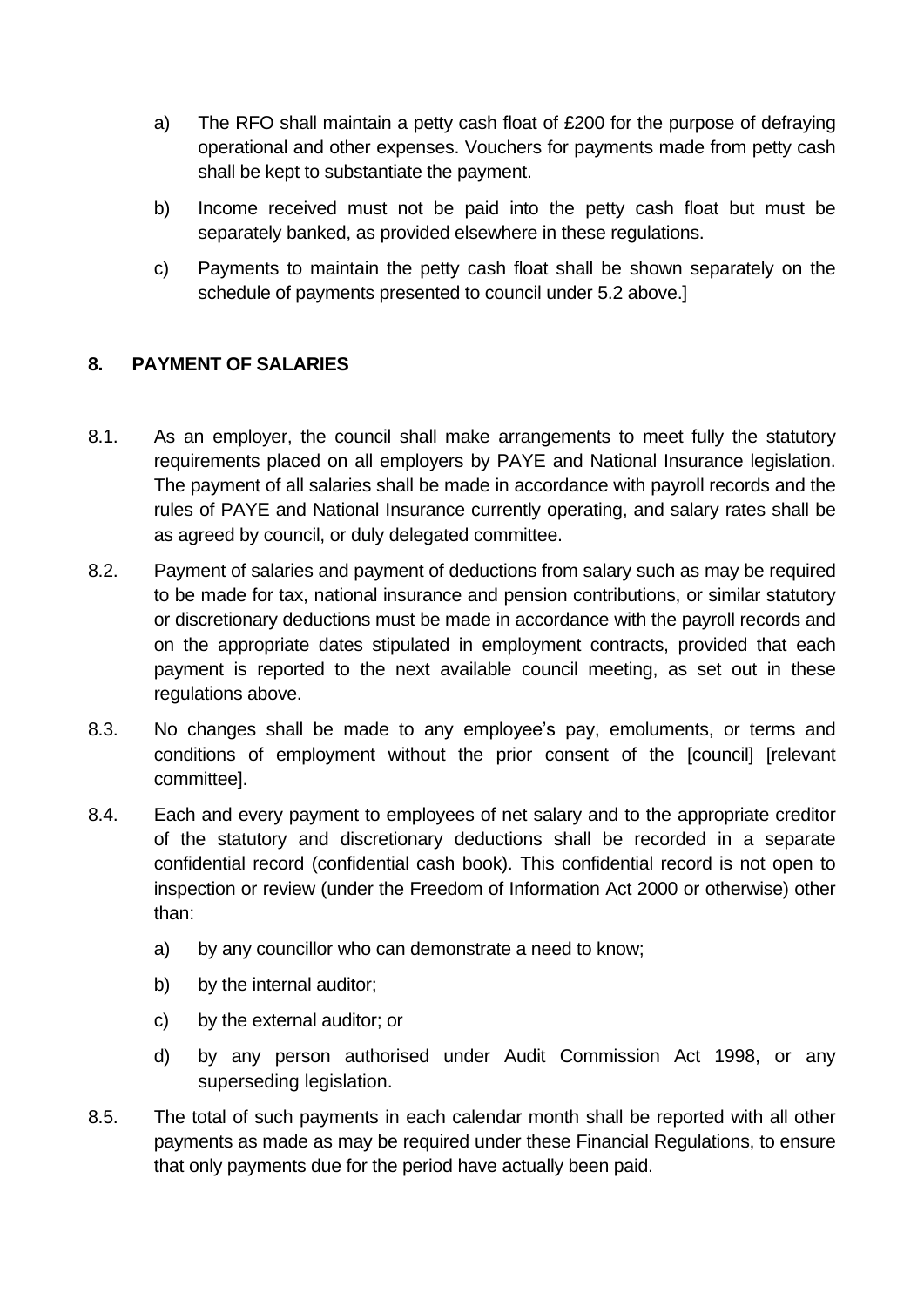- 8.6. An effective system of personal performance management should be maintained for the senior officers.
- 8.7. Any termination payments shall be supported by a clear business case and reported to the council. Termination payments shall only be authorised by council.
- 8.8. Before employing interim staff the council must consider a full business case.

## <span id="page-12-0"></span>**9. LOANS AND INVESTMENTS**

- 9.1. All borrowings shall be effected in the name of the council, after obtaining any necessary borrowing approval. Any application for borrowing approval shall be approved by Council as to terms and purpose. The application for borrowing approval, and subsequent arrangements for the loan shall only be approved by full council.
- 9.2. Any financial arrangement which does not require formal borrowing approval from the Secretary of State/Welsh Assembly Government (such as Hire Purchase or Leasing of tangible assets) shall be subject to approval by the full council. In each case a report in writing shall be provided to council in respect of value for money for the proposed transaction.
- 9.3. The council will arrange with the council's banks and investment providers for the sending of a copy of each statement of account to the Chairman of the council at the same time as one is issued to the Clerk or RFO.
- 9.4. All loans and investments shall be negotiated in the name of the council and shall be for a set period in accordance with council policy.
- 9.5. The council shall consider the need for an Investment Strategy and Policy which, if drawn up, shall be in accordance with relevant regulations, proper practices and guidance. Any Strategy and Policy shall be reviewed by the council at least annually.
- 9.6. All investments of money under the control of the council shall be in the name of the council.
- 9.7. All investment certificates and other documents relating thereto shall be retained in the custody of the RFO.
- 9.8. Payments in respect of short term or long term investments, including transfers between bank accounts held in the same bank, or branch, shall be made in accordance with Regulation 5 (Authorisation of payments) and Regulation 6 (Instructions for payments).

#### <span id="page-12-1"></span>**10. INCOME**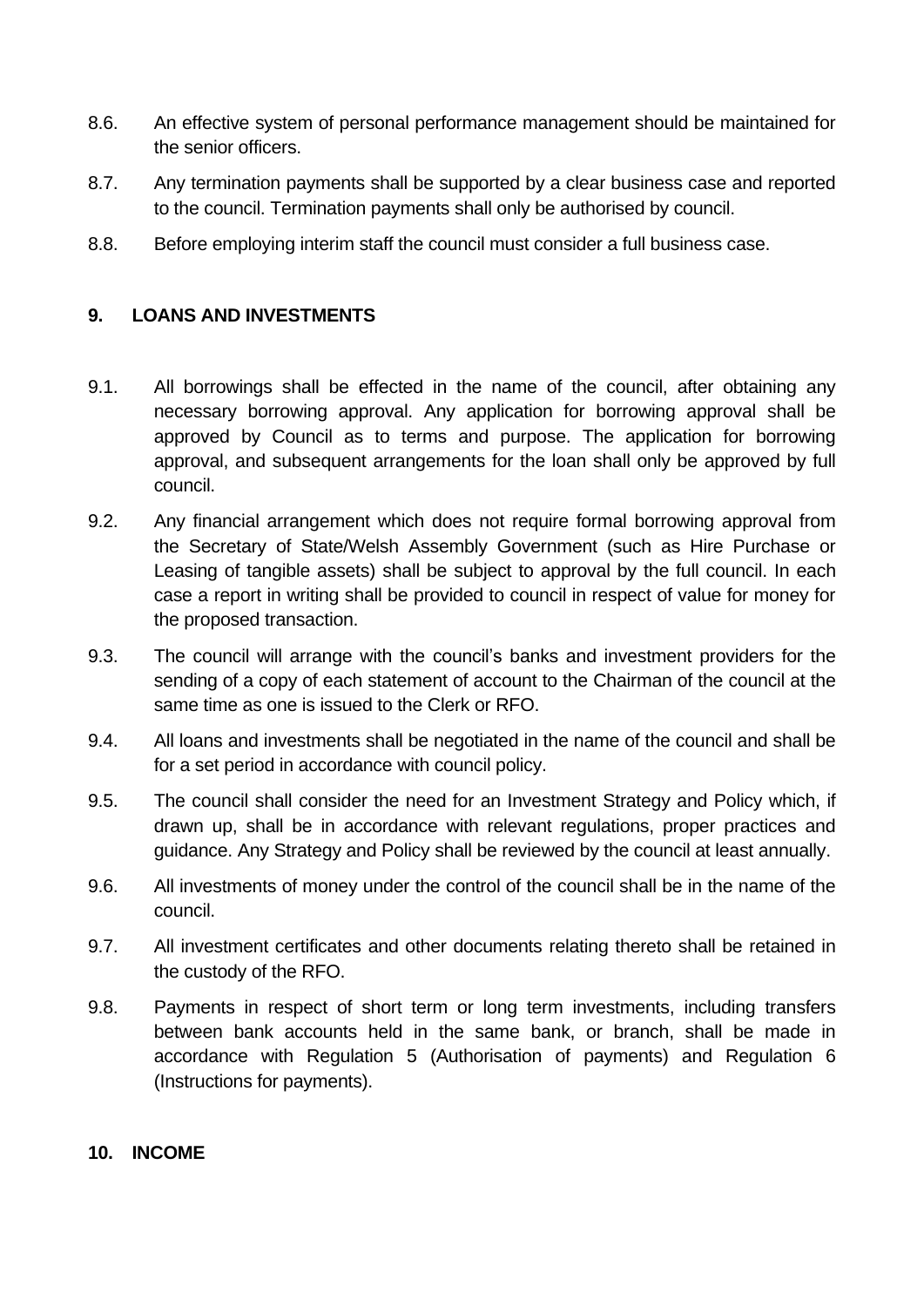- 10.1. The collection of all sums due to the council shall be the responsibility of and under the supervision of the RFO.
- 10.2. Particulars of all charges to be made for work done, services rendered or goods supplied shall be agreed annually by the council, notified to the RFO and the RFO shall be responsible for the collection of all accounts due to the council.
- 10.3. The council will review all fees and charges at least annually, following a report of the Clerk.
- 10.4. Any sums found to be irrecoverable and any bad debts shall be reported to the council and shall be written off in the year.
- 10.5. All sums received on behalf of the council shall be banked intact as directed by the RFO. In all cases, all receipts shall be deposited with the council's bankers with such frequency as the RFO considers necessary.
- 10.6. The origin of each receipt shall be entered on the paying-in slip.
- 10.7. Personal cheques shall not be cashed out of money held on behalf of the council.
- 10.8. The RFO shall promptly complete any VAT Return that is required. Any repayment claim due in accordance with VAT Act 1994 section 33 shall be made at least annually coinciding with the financial year end.
- 10.9. Where any significant sums of cash are regularly received by the council, the RFO shall take such steps as are agreed by the council to ensure that more than one person is present when the cash is counted in the first instance, that there is a reconciliation to some form of control such as ticket issues, and that appropriate care is taken in the security and safety of individuals banking such cash.
- 10.10. Any income arising which is the property of a charitable trust shall be paid into a charitable bank account. Instructions for the payment of funds due from the charitable trust to the council (to meet expenditure already incurred by the authority) will be given by the Managing Trustees of the charity meeting separately from any council meeting (see also Regulation 16 below)].

## <span id="page-13-0"></span>**11. ORDERS FOR WORK, GOODS AND SERVICES**

- 11.1. An official order or letter shall be issued for all work, goods and services unless a formal contract is to be prepared or an official order would be inappropriate. Copies of orders shall be retained.
- 11.2. Order books/file shall be controlled by the RFO.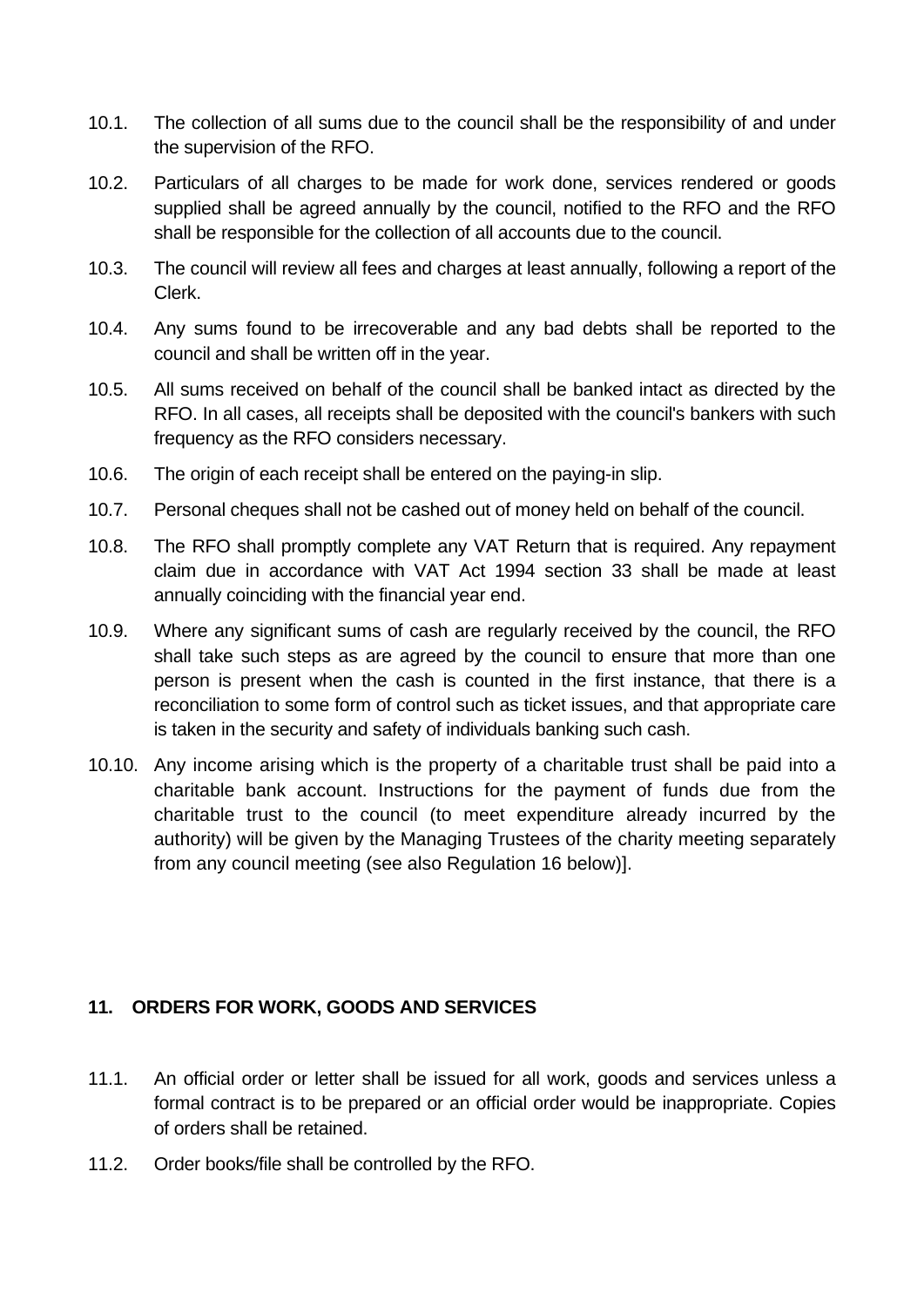- 11.3. All members and officers are responsible for obtaining value for money at all times. An officer issuing an official order shall ensure as far as reasonable and practicable that the best available terms are obtained in respect of each transaction, usually by obtaining three or more quotations or estimates from appropriate suppliers, subject to any *de minimis* provisions in Regulation 11.1 below.
- 11.4. A member may not issue an official order or make any contract on behalf of the council.
- 11.5. The RFO shall verify the lawful nature of any proposed purchase before the issue of any order, and in the case of new or infrequent purchases or payments, the RFO shall ensure that the statutory authority shall be reported to the meeting at which the order is approved so that the minutes can record the power being used.

# <span id="page-14-0"></span>**12. CONTRACTS**

- 12.1. Procedures as to contracts are laid down as follows:
	- a. Every contract shall comply with these financial regulations, and no exceptions shall be made otherwise than in an emergency provided that this regulation need not apply to contracts which relate to items (i) to (vi) below:
		- i. for the supply of gas, electricity, water, sewerage and telephone services;
		- ii. for specialist services such as are provided by solicitors, accountants, surveyors and planning consultants;
		- iii. for work to be executed or goods or materials to be supplied which consist of repairs to or parts for existing machinery or equipment or plant;
		- iv. for work to be executed or goods or materials to be supplied which constitute an extension of an existing contract by the council;
		- v. for additional audit work of the external auditor up to an estimated value of £500 (in excess of this sum the Clerk and RFO shall act after consultation with the Chairman and Vice Chairman of council); and
		- vi. for goods or materials proposed to be purchased which are proprietary articles and / or are only sold at a fixed price.
	- b. Where the council intends to procure or award a public supply contract, public service contract or public works contract as defined by The Public Contracts Regulations 2015 ("the Regulations") which is valued at £25,000 or more, the council shall comply with the relevant requirements of the Regulations<sup>2</sup>.

<sup>&</sup>lt;sup>2</sup> The Regulations require councils to use the Contracts Finder website to advertise contract opportunities, set out the procedures to be followed in awarding new contracts and to publicise the award of new contracts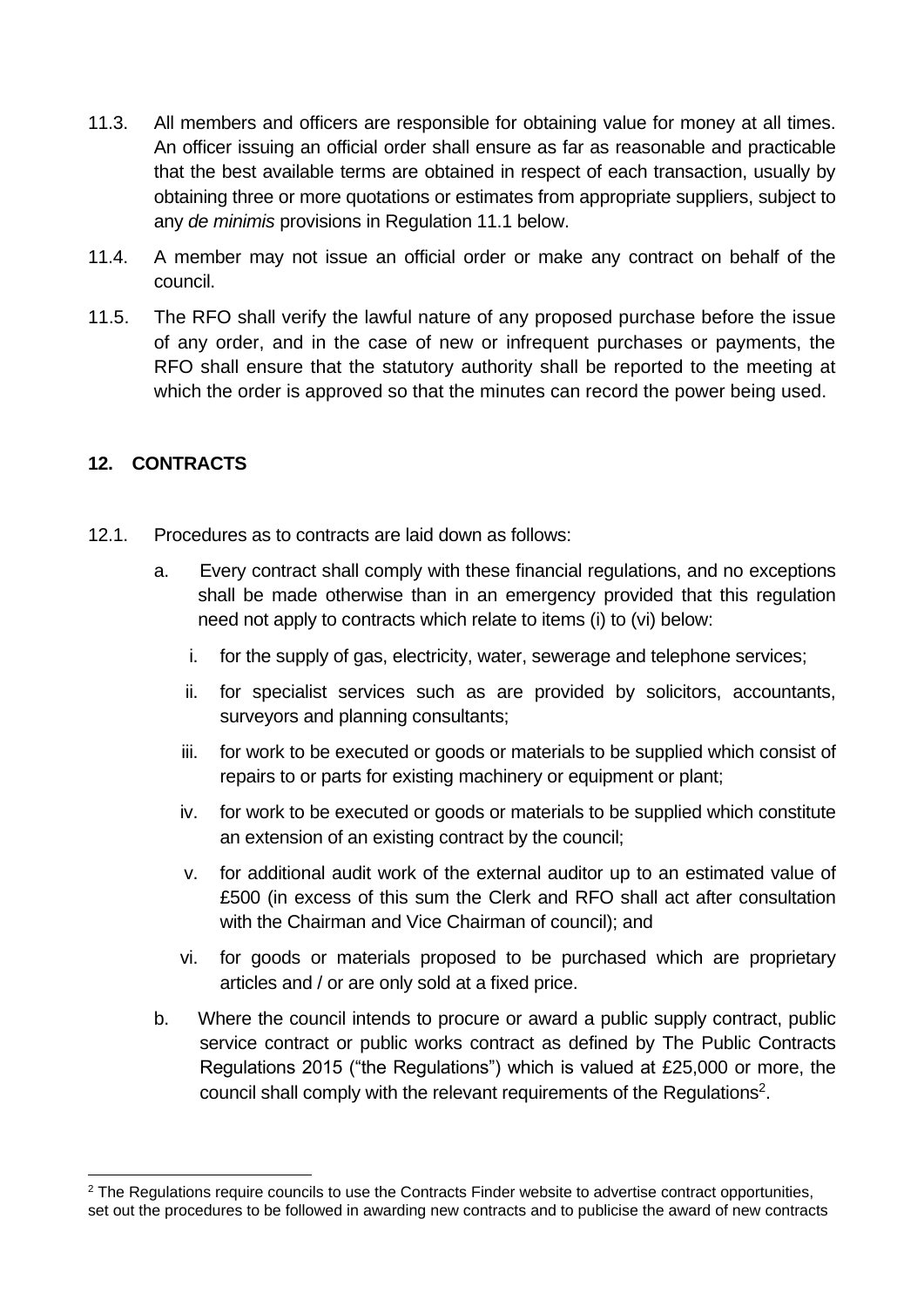- c. The full requirements of The Regulations, as applicable, shall be followed in respect of the tendering and award of a public supply contract, public service contract or public works contract which exceed thresholds in The Regulations set by the Public Contracts Directive 2014/24/EU (which may change from time to time) $3$ .
- d. When applications are made to waive financial regulations relating to contracts to enable a price to be negotiated without competition the reason shall be embodied in a recommendation to the council.
- e. Such invitation to tender shall state the general nature of the intended contract and the Clerk shall obtain the necessary technical assistance to prepare a specification in appropriate cases. The invitation shall in addition state that tenders must be addressed to the Clerk in the ordinary course of post. Each tendering firm shall be supplied with a specifically marked envelope in which the tender is to be sealed and remain sealed until the prescribed date for opening tenders for that contract.
- f. All sealed tenders shall be opened at the same time on the prescribed date by the Clerk in the presence of at least one member of council.
- g. Any invitation to tender issued under this regulation shall be subject to Standing Orders[], <sup>4</sup> [insert reference of the council's relevant standing order] and shall refer to the terms of the Bribery Act 2010.
- h. When it is to enter into a contract of less than £60,000 in value for the supply of goods or materials or for the execution of works or specialist services other than such goods, materials, works or specialist services as are excepted as set out in paragraph (a) the Clerk or RFO shall obtain 3 quotations (priced descriptions of the proposed supply); where the value is below £3,000 and above £100 the Clerk or RFO shall strive to obtain 3 estimates. Otherwise, Regulation 10.3 above shall apply.
	- i. The council shall not be obliged to accept the lowest or any tender, quote or estimate.
	- j. Should it occur that the council, or duly delegated committee, does not accept any tender, quote or estimate, the work is not allocated and the council requires further pricing, provided that the specification does not change, no person shall be permitted to submit a later tender, estimate or quote who was present when the original decision making process was being undertaken.

<sup>3</sup> Thresholds currently applicable are:

a. For public supply and public service contracts 209,000 Euros (£213,477)

b. For public works contracts 5,336,937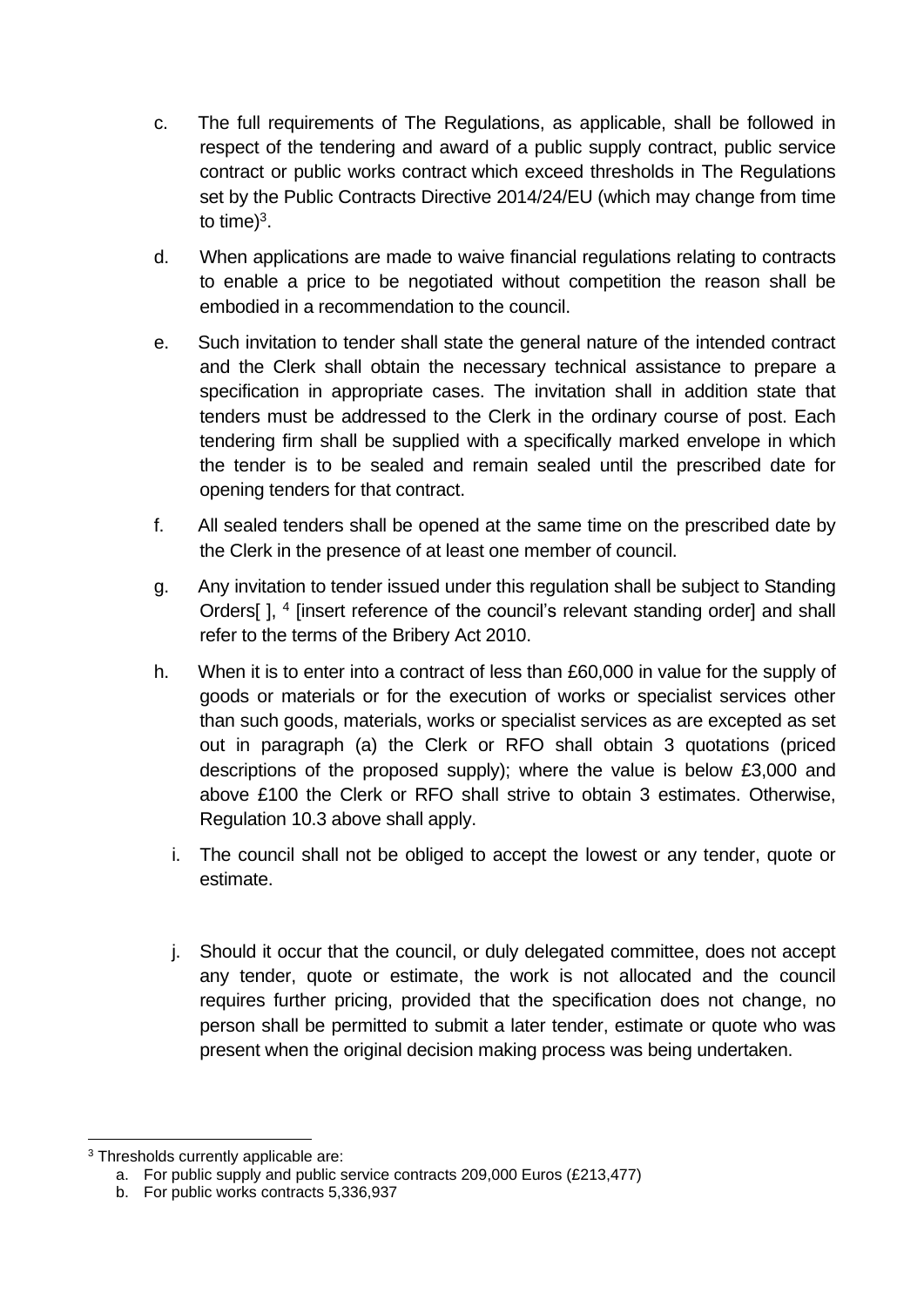# <span id="page-16-0"></span>**13. [PAYMENTS UNDER CONTRACTS FOR BUILDING OR OTHER CONSTRUCTION WORKS (PUBLIC WORKS CONTRACTS)**

- 13.1. Payments on account of the contract sum shall be made within the time specified in the contract by the RFO upon authorised certificates of the architect or other consultants engaged to supervise the contract (subject to any percentage withholding as may be agreed in the particular contract).
- 13.2. Where contracts provide for payment by instalments the RFO shall maintain a record of all such payments. In any case where it is estimated that the total cost of work carried out under a contract, excluding agreed variations, will exceed the contract sum of 5% or more a report shall be submitted to the council.
- 13.3. Any variation to a contract or addition to or omission from a contract must be approved by the council and Clerk to the contractor in writing, the council being informed where the final cost is likely to exceed the financial provision.

## <span id="page-16-1"></span>**14. STORES AND EQUIPMENT**

- 14.1. The officer in charge of each section shall be responsible for the care and custody of stores and equipment in that section.
- 14.2. Delivery notes shall be obtained in respect of all goods received into store or otherwise delivered and goods must be checked as to order and quality at the time delivery is made.
- 14.3. Stocks shall be kept at the minimum levels consistent with operational requirements.
- 14.4. The RFO shall be responsible for periodic checks of stocks and stores at least annually.

## <span id="page-16-2"></span>**15. ASSETS, PROPERTIES AND ESTATES**

- 15.1. The Clerk shall make appropriate arrangements for the custody of all title deeds and Land Registry Certificates of properties held by the council. The RFO shall ensure a record is maintained of all properties held by the council, recording the location, extent, plan, reference, purchase details, nature of the interest, tenancies granted, rents payable and purpose for which held in accordance with Accounts and Audit Regulations.
- 15.2. No tangible moveable property shall be purchased or otherwise acquired, sold, leased or otherwise disposed of, without the authority of the council, together with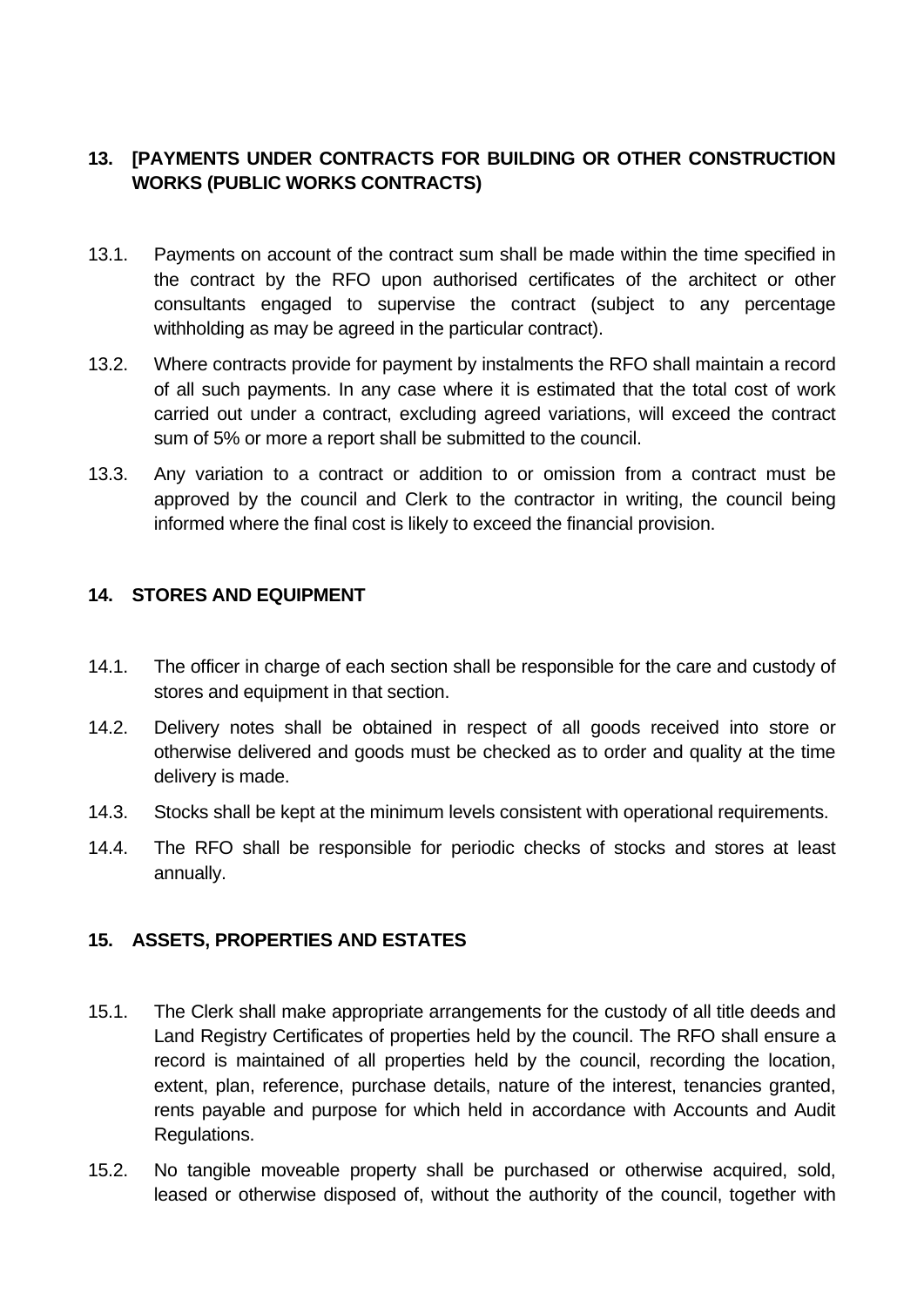any other consents required by law, save where the estimated value of any one item of tangible movable property does not exceed £250.

- 15.3. No real property (interests in land) shall be sold, leased or otherwise disposed of without the authority of the council, together with any other consents required by law. In each case a report in writing shall be provided to council in respect of valuation and surveyed condition of the property (including matters such as planning permissions and covenants) together with a proper business case (including an adequate level of consultation with the electorate).
- 15.4. No real property (interests in land) shall be purchased or acquired without the authority of the full council. In each case a report in writing shall be provided to council in respect of valuation and surveyed condition of the property (including matters such as planning permissions and covenants) together with a proper business case (including an adequate level of consultation with the electorate).
- 15.5. Subject only to the limit set in Regulation 14.2 above, no tangible moveable property shall be purchased or acquired without the authority of the full council. In each case a report in writing shall be provided to council with a full business case.
- 15.6. The RFO shall ensure that an appropriate and accurate Register of Assets and Investments is kept up to date. The continued existence of tangible assets shown in the Register shall be verified at least annually, possibly in conjunction with a health and safety inspection of assets.

## <span id="page-17-0"></span>**16. INSURANCE**

- 16.1. Following the annual risk assessment (per Regulation 17), the RFO shall effect all insurances and negotiate all claims on the council's insurers [in consultation with the Clerk].
- 16.2. The Clerk shall give prompt notification to the RFO of all new risks, properties or vehicles which require to be insured and of any alterations affecting existing insurances.
- 16.3. The RFO shall keep a record of all insurances effected by the council and the property and risks covered thereby and annually review it.
- 16.4. The RFO shall be notified of any loss liability or damage or of any event likely to lead to a claim, and shall report these to council at the next available meeting.
- 16.5. All appropriate members and employees of the council shall be included in a suitable form of security or fidelity guarantee insurance which shall cover the maximum risk exposure as determined [annually] by the council, or duly delegated committee.

## <span id="page-17-1"></span>**17. [CHARITIES**